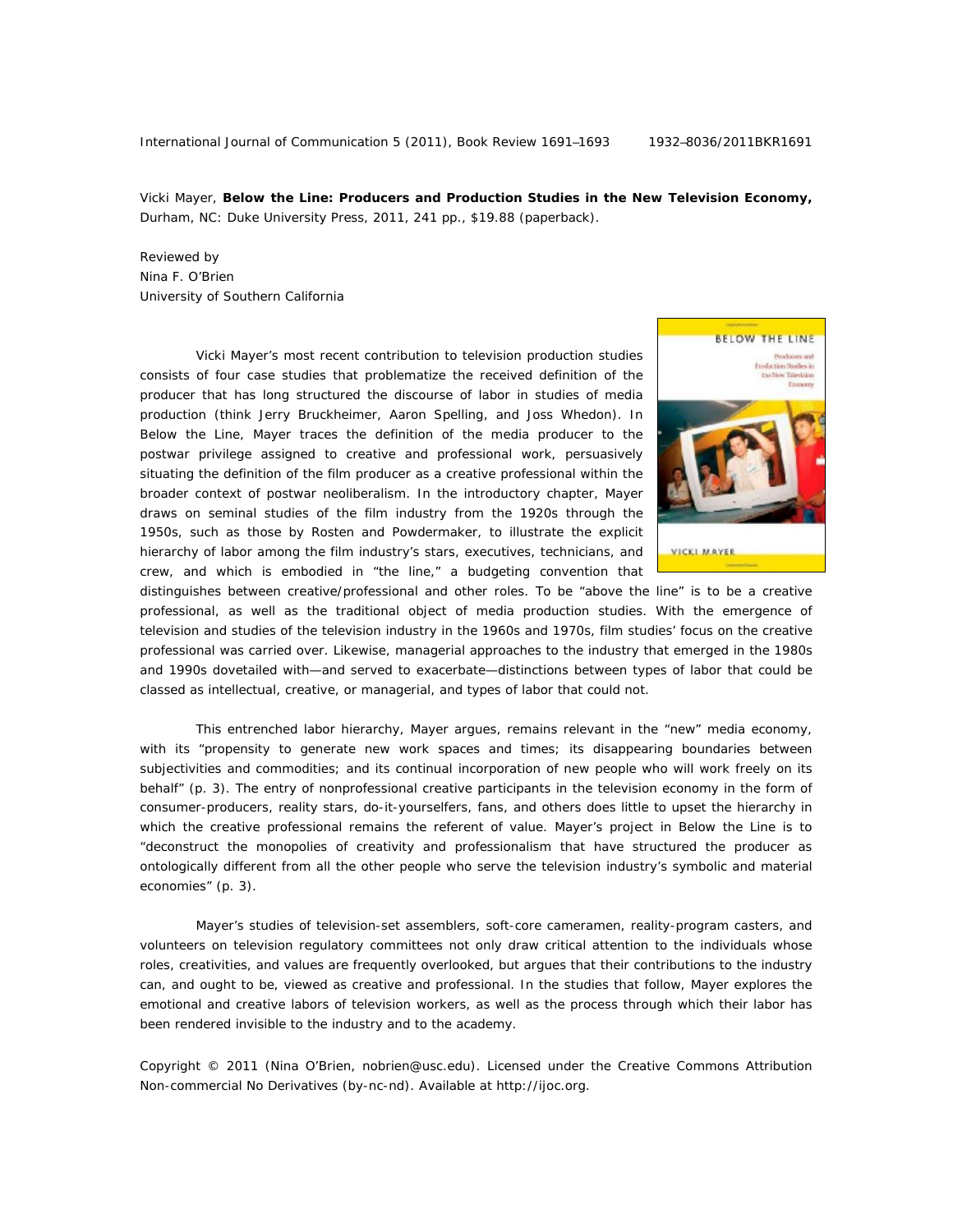The first study in the collection explores the labor of male and female television-set assemblers in Manaus, Brazil. It is a provocative start that establishes Mayer's ethnographic approach (participantobservation, with a healthy attention to her own role as a creative producer in the context of the academy), as well as her terms: creativity, identity work, invisible labor. Drawing on Joas' theory of creative action, Mayer interrogates common-sense ideas of creativity and reminds the reader that what is considered creative often has more to do with social and economic value than authenticity, artfulness, or imagination. Among the television-set assemblers with whom Mayer interacts, creative action is evident in both the physical labor of the body—which must contend with repetitive stress, physical discomfort, premiums on speed, and complex coordination—and the invisible labor through which the assemblers negotiate surveillance, boredom, social relations and hierarchies. By examining the ways in which some forms of creativity are sanctioned and privileged, Mayer lays bare the mechanisms through which other forms of labor are made invisible, stripped of their social and economic value. By highlighting the invisible intellectual labor of these workers, performing assembly tasks far from Hollywood, Mayer establishes the merits of her case in its most extreme context.

In subsequent chapters, Mayer applies the same critical lens to workers whose roles in the industry are undermined by their inability to inhabit the title "producer." In the second of four studies, Mayer revisits the work of mostly male, soft-core video producers, which was the subject of her 2005 article in *Critical Studies in Media Communication*: "Soft core in TV time: The political economy of a cultural trend." In this chapter, Mayer attends to the casualization of work in the television industry and the various discourses and practices of identity and professionalism that define videographers in the world of soft-core video production of the *Girls Gone Wild* variety.

The third case study examines the role of individuals who work to cast reality programs. The exploration of the caster's role in creating the reified commodity that is a reality star, as well as the assessment of this portion of the industry as an "interactive economy that puts consumers to work in their own commodification," is articulate and convincing (p. 108). The caster's role as a market researcher and demographic analyst is contrasted with the gendered emotional labor required to exact the required emotional personality and performance from reality-program participants. Mayer does a revealing job of exploring the subtleties of reality casting, and its convergence with advertising and marketing. However, the claim that casters serve directly as sponsors is less persuasive. In fact, Mayer's insistence on referring to these workers as program sponsors somewhat interrupts the otherwise elegant articulation of casters' work as complex, creative, and professional.

The final case study investigates regulatory labor, particularly that of citizen regulators at the local level, whose volunteer efforts are both uncompensated and largely unrecognized. The study draws on the author's own experiences as a regulator in two cities. It is in this chapter that a full appreciation of Mayer's ethnographic methodology comes into view, as she details her overlapping regulatory roles as an academic, a woman, a Caucasian, a consumer, and a citizen. The chapter deftly intertwines a history of television regulation, the emergence of local regulators, and representational politics as local regulators in the 1990s began to be charged with the responsibility of serving as "the visible proxies of an invisible public" (p. 149).